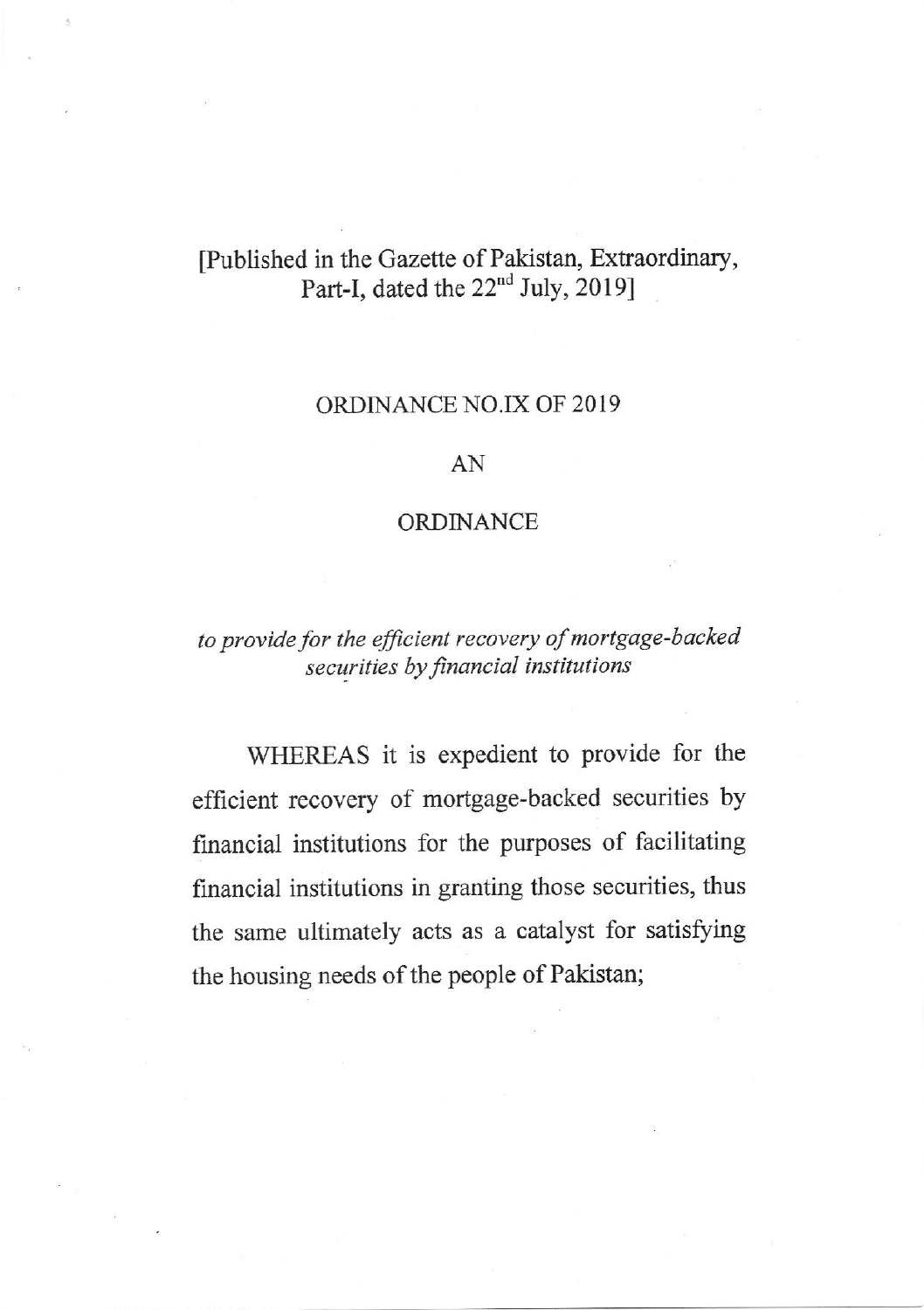AND WHEREAS the Senate and National Assembly are not in session and circumstances exist which render it necessary to take immediate action;

 $-2-$ 

NOW, THEREFORE, in exercise of the powers conferred by clause (1) of Article 89 of the Constitution of the Islamic Republic of Pakistan the President is pleased to make and promulgate the following Ordinance:-

Short title, extent and commencement.-(1) This Ordinance shall 1. be called the Recovery of Mortgage-backed Security Ordinance, 2019.

It extends to the whole of Pakistan.  $(2)$ 

 $(3)$ It shall come into force at once.

Definitions.-(1) In this Ordinance, unless the context otherwise  $2.$ requires,-

- $(a)$  "bank" means
	- a banking company; or  $(i)$
	- $(ii)$ a corresponding new bank; or
	- the State Bank of Pakistan; or  $(iii)$
	- $(iv)$ a subsidiary bank; or
	- (v) the House Building Finance Company Limited; or
	- such other bank which the Federal Government may, by .  $(vi)$ notification in the official Gazette, specify for the purposes of this Ordinance.
- (b) "banking company" shall have the same meaning as assigned to it in the Banking Companies Ordinance, 1962 (LVII of 1962);
- $(c)$ "banking court" means:
	- in respect of a case in which the claim does not exceed  $(i)$ fifty million rupees or for the trial of offences under the Financial Institutions (Recovery of Finances) Ordinances 2001 (XLVI of 2001), the court established under section 5 of that Ordinance; and
	- in respect of any other case, the High Court.  $(ii)$
- "borrower" means any person or corporation who has been granted  $(d)$ financial assistance by any bank or financial institution or who has given any guarantee or created any mortgage or pledge as security for the financial assistance granted by any bank or financial institution;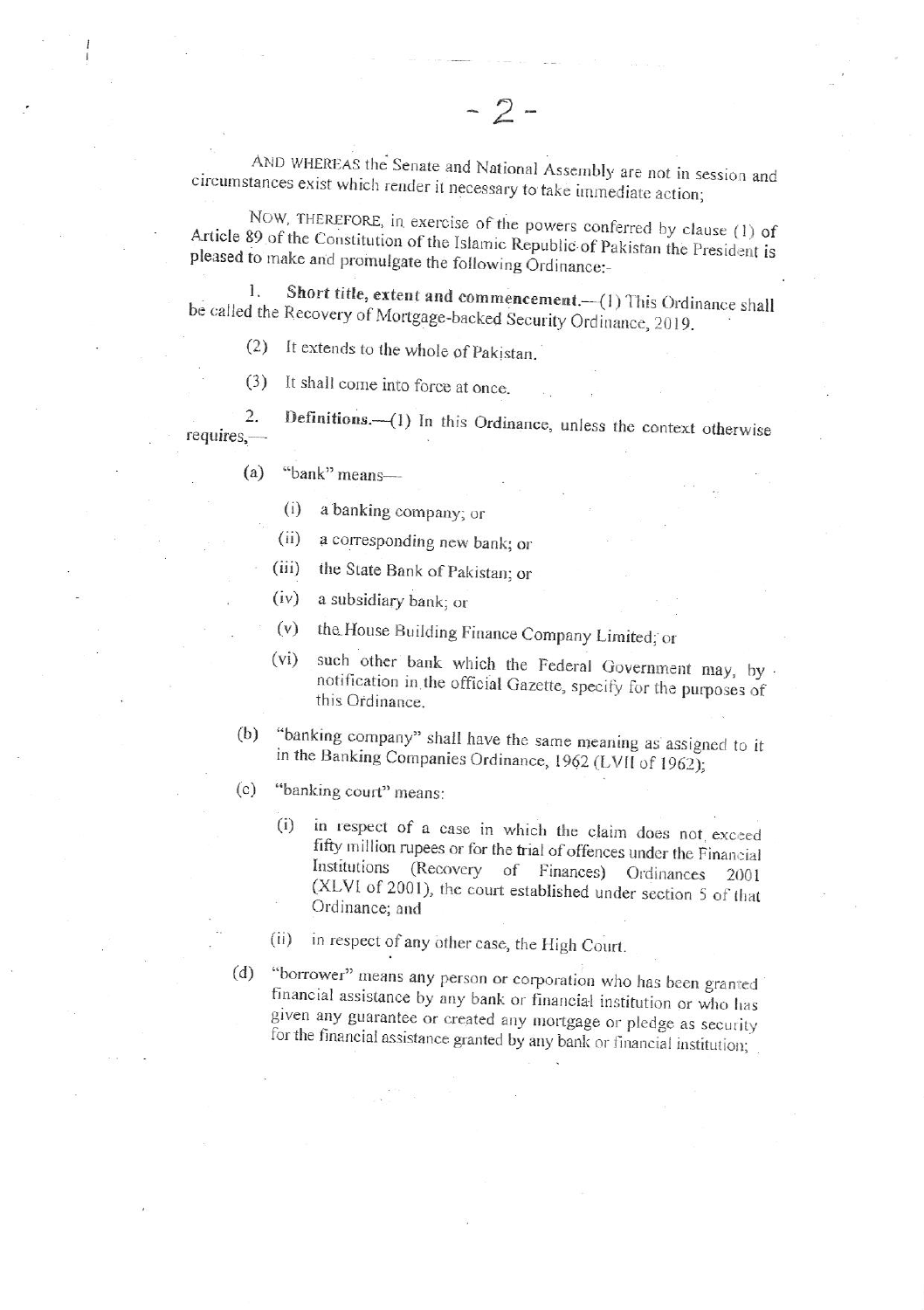- (e) "Central Depository Company" means the Central Depository Company of Pakistan formed under the Central Depositories Act, 1997 (XIX of 1997);
- $(f)$ "default" means non-payment of any principal debt or interest thereon or any other amount payable by a borrower to any secured creditor consequent upon which the account of such borrower is classified as non-performing asset in the books of account of the secured creditor in accordance with the directions or guidelines issued by the State Bank of Pakistan;
- $(g)$ "financial assistance" means any loan or advance granted or any other credit facility extended by any bank or financial institution;
- "financial asset" means debt or receivables and includes - $(h)$ 
	- $(i)$ any debt or receivables secured by mortgage of, or charge on, immovable property; or
	- $(ii)$ any right or interest in the security, whether full or part underlying such debt or receivables.
- $(i)$ "financial institution" means -
	- $(i)$ a financial institution as defined under the Companies Act, 2017 (XIX of 2017); or
	- any other institution or non-banking financial company as  $(ii)$ defined in the Banking Companies Ordinance, 1962 (LVII of 1962), or which the Federal Government may, by notification in the official Gazette, specify as financial institution for the purposes of this Ordinance.
- $(j)$ "mortgage" means the transfer of an interest in property for the purpose of securing the payment of the mortgage money or the performance of an obligation which may give rise to a pecuniary liability;
- $(k)$ "mortgage money" means any finance or other amounts relating to a finance, penalties, damages, charges or pecuniary liabilities, payment of which is secured for the time being by the security agreement, including any mortgage deed or memorandum of deposit of title deeds;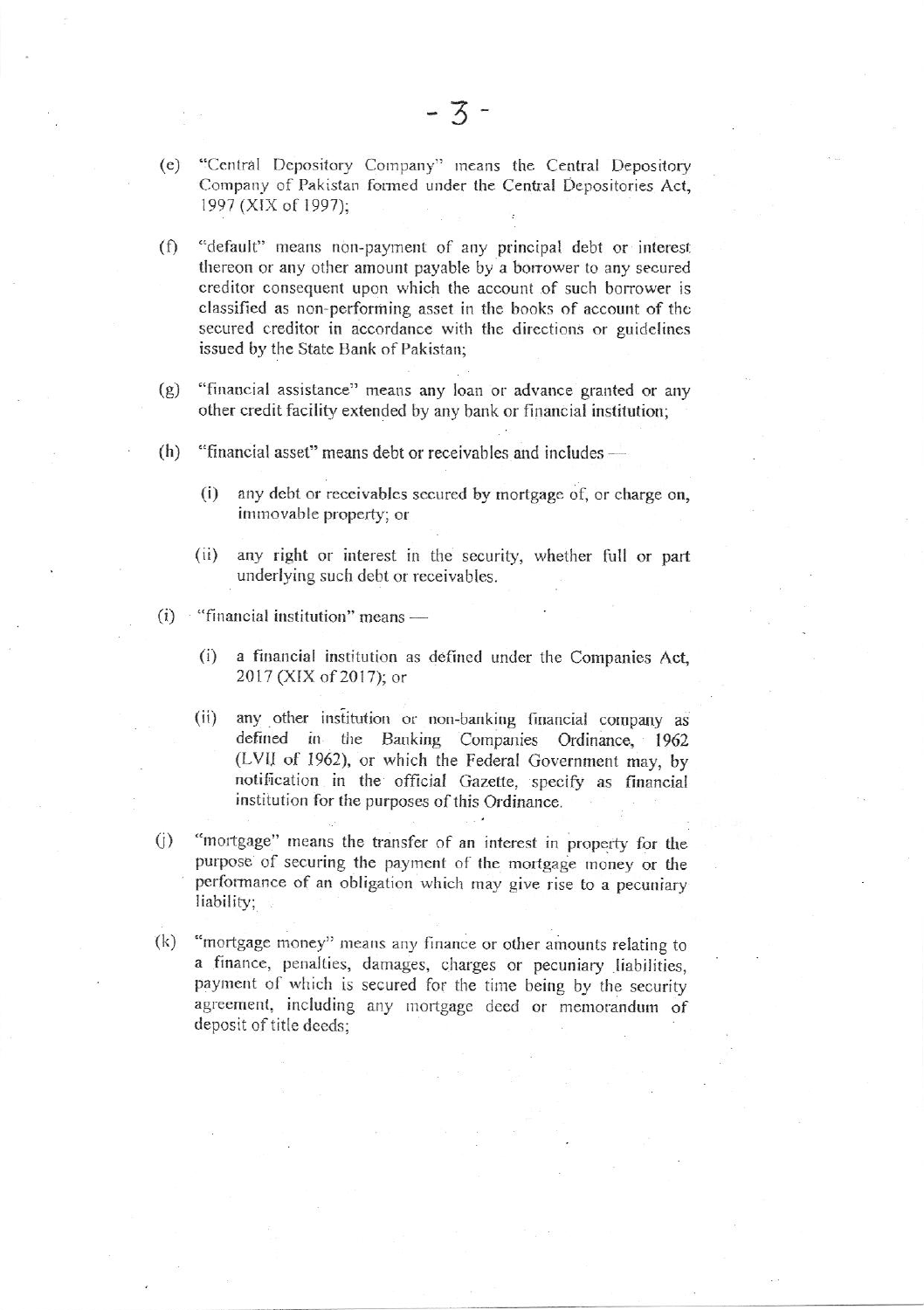- (I) "non-performing asset" means an asset or account of a borrower, which has been classified by a bank or financial institution as sub-standard, doubtful or loss asset, in accordance with the directions or under guidelines relating to asset classifications issued by the State Bank of Pakistan;
- "prescribed" means prescribed by rules made under this Ordinance;  $(m)$
- "property" means immovable property;  $(n)$
- "State Bank" means the State Bank of Pakistan;  $\circ$
- "security agreement" means an agreement, instrument or any other  $(p)$ document or arrangement under which security interest is created in favour of the secured creditor including the creation of mortgage by deposit of title deeds with the secured creditor;
- "secured asset" means the property on which security interest is  $(q)$ created;
- "secured creditor" means any bank or financial institution or any  $(r)$ consortium or group of banks or financial institutions;
- "secured debt" means a debt which is secured by any security  $(s)$ interest; and ·
- "security interest" means right, title and interest of any kind  $(t)$ whatsoever upon property, created in favour of any secured creditor and includes any mortgage, charge, hypothecation or assignment.

Words and expressions used and not defined in this Ordinance shall  $(2)$ have the same meaning assigned thereto in the Contract Act, 1872 (IX of 1872) or the Transfer of Property Act, 1882 (IV of 1882) or the Companies Act, 2017 (XIX of 2017).

3. Enforcement of security interest.- (1) Any security interest created in favour of any secured creditor may be enforced, without the intervention of any court or tribunal, by such creditor in accordance with the provisions of this Ordinance.

(2) Where any borrower, who is under a liability to a secured creditor under a security agreement, makes any default in repayment of secured debt or any installment thereof and his account in respect of such debt is classified by the secured creditor as a non-performing asset, then the secured creditor may require the borrower by notice in writing to discharge in full his liabilities to the secured

 $-4-$